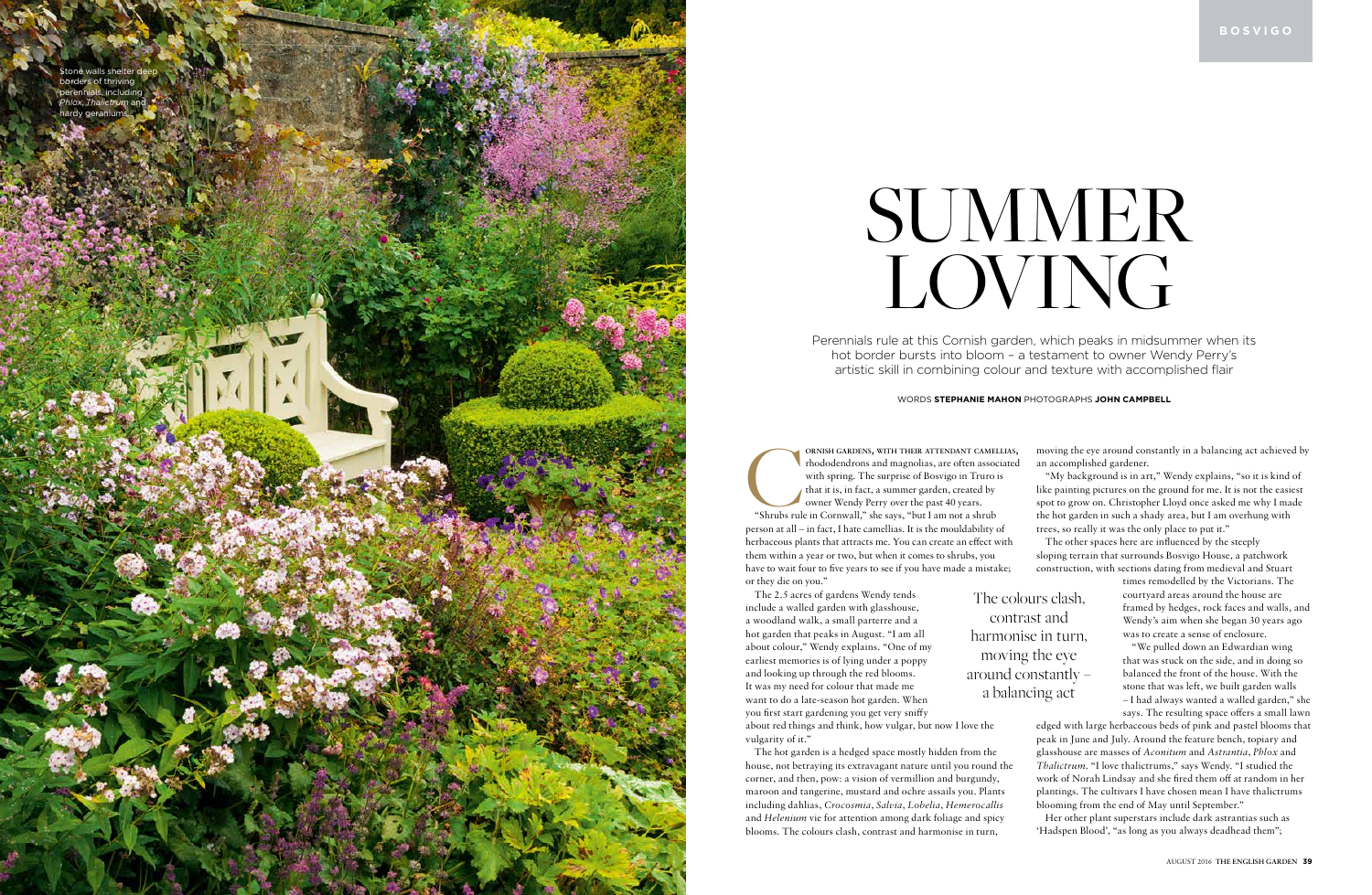

### *WENDY'S TOP PLANTING IDEAS*

■ Take a notebook whenever you visit gardens or go out in your own, so you can write down combination ideas. You will not remember otherwise, even if you think you will.

 $\blacksquare$  When trying to place a plant in an existing scheme, it helps to pick a bloom and carry it around to 'offer it up'. You can even leave it in a milk bottle in different spots to see what it looks like with the other plants.

 $\blacksquare$  Choose the best form of a plant. There is always one cultivar that has the edge, whether it is how it holds itself, flowering length or the size of the bloom.

 $\blacksquare$  Although I try to avoid bedding out, *Cuphea ignea* and *Cuphea cyanea* are worth the trouble as they flower from June until the frosts. I lift them and keep them through winter in pots. They are invaluable in red schemes.

■ I will not grow invasive plants, and I do not like plants that self-sow freely. I deadhead and remove seed heads religiously.

■ I would urge people to consider ferns. Put them in your borders as texture plants, like they do at Sissinghurst and other great gardens.

■ Nori Pope of Hadspen once told me that planting a border is like creating music: you should repeat your patterns. Another good layout is to have a ribbon of one plant running through the border, to lead the eye.





*Aster divaricatus* 'Eastern Star', which is "more compact, holds itself at a better angle, flowers for at least 10 weeks and will grow in bone dry shade"; geraniums including 'Rozanne', 'Patricia' and 'New Hampshire Purple', which will "return within a fortnight after cutting back"; and *Persicaria amplexicaulis* 'Alba', which looks radiant in combination with ferns.

Wendy takes a minute to enjoy this small piece of success. "I talk to my plants and praise them, but I also threaten them regularly if they are misbehaving," she jokes.

On the other side of the wall lies the Vean, a small formal garden in yellow, blue and white, divided into four beds by a cross of paths with a central stone pedestal. Topiary

**Above** Cool colours are favoured next to the house. **Left** The hot borders are a triumph of clever planting in the garden's heavy shade.

*CHOICE DAHLIAS*  Wendy doesn't have to dig her dahlias up every year, so she is particularly keen on them. 'David Howard' is one of the best from the hot garden, as it doesn't need any support. Another favourite is the mini pink pompon 'Franz Kafka' (above), which thrives in the walled garden.



*TOP THALICTRUMS*  Wendy has thalictrums in flower all through the season, starting with *T. aquilegifolium*, then *T. delavayi* and rare *T. reniforme*, a species that Wendy recommends for its large purple flowers and no staking. Later come 'Thundercloud' and 'Hewitt's Double', which is sterile, so the flowers last a long time.

#### *SOOTHING HUES*

Wendy follows the advice of Gertrude Jekyll. "I don't want to look straight out on reds and hot colours," she says. "Jekyll advised having quite bland, soothing hues around the house." Wendy followed this concept when designing the gold, white and blue scheme in the Vean garden, alongside the house.



*PLANT PERFECTION* For a visible contrast, Wendy combines plants and colours by working in opposites. With contrasting colours, this is easy, but "if you are working in the same colour, such as white, put a large white dahlia beside a slimmer white flower, creating a contrast in shape and size".



## BOSVIGO NOTEBOOK

Colour, form and texture from perennial plants are all-important in this painterly garden